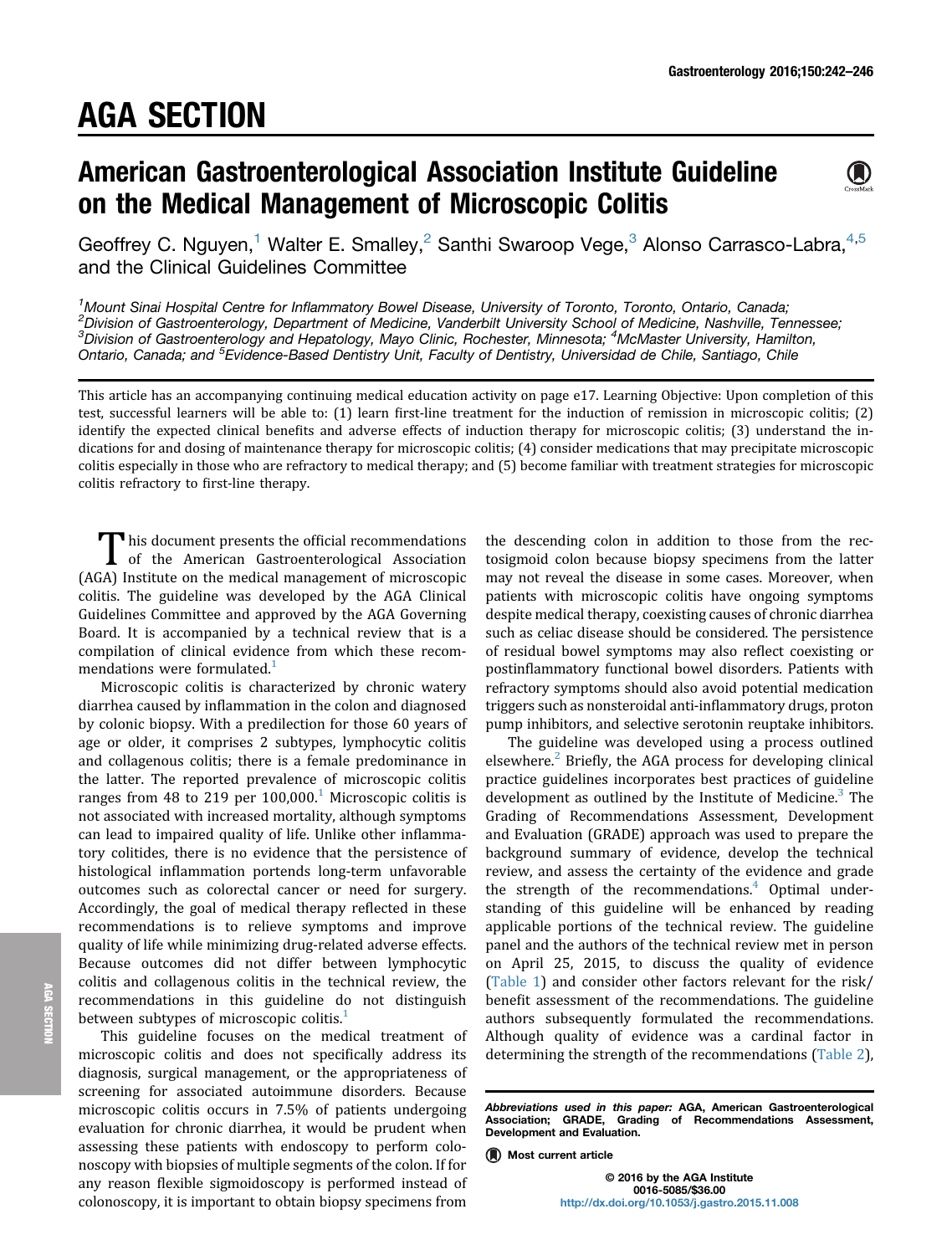### Table 1.GRADE Definitions of Quality of Evidence

| High     | We are very confident that the true effect lies close to<br>that of the estimate of the effect.                                                                                                  |
|----------|--------------------------------------------------------------------------------------------------------------------------------------------------------------------------------------------------|
| Moderate | We are moderately confident in the effect estimate.<br>The true effect is likely to be close to the estimate<br>of the effect, but there is a possibility that it is<br>substantially different. |
| l ow     | Our confidence in the effect estimate is limited. The<br>true effect may be substantially different from the<br>estimate of the effect.                                                          |
| Very low | We have very little confidence in the effect estimate.<br>The true effect is likely to be substantially different<br>from the estimate of effect                                                 |

the balance between benefit and harm, patients' values and preferences, and resource utilization was also taken into consideration.

Recommendation 1. In patients with symptomatic microscopic colitis, the AGA recommends treatment with budesonide over no treatment for the induction of clinical remission. Strong recommendation, moderate quality of evidence.

A meta-analysis of 6 randomized clinical trials showed clear benefit of budesonide in inducing clinical response, with 5 studies also showing histological response. Two studies also showed improvement in quality of life, although the difference did not reach statistical significance. Patients treated with 9 mg of budesonide daily were more than twice as likely to achieve clinical remission over an average of 7 to 13 days when compared with no treatment (relative risk, 2.52; 95% confidence interval, 1.45–4.4). The risk of serious adverse events is low with budesonide. Because of the highly favorable risk/benefit profile and convenience of once-daily dosing, budesonide should be considered firstline therapy for the treatment of microscopic colitis. However, because budesonide is expensive, alternative therapies may also be considered if cost is a determining factor. In general, it is not necessary to perform colonoscopy to assess histological response. However, for patients who have residual symptoms after treatment with budesonide, normal colonic biopsy specimens may be suggestive of coexisting irritable bowel syndrome or celiac disease. Cessation of budesonide can be considered after 8 weeks of therapy. One-third of patients will remain symptom-free thereafter and not require maintenance therapy, which mitigates longterm cost issues with the drug.

Recommendation 2. In patients with symptomatic microscopic colitis, the AGA recommends treatment with budesonide over mesalamine for the induction of clinical remission. Strong recommendation, high quality of evidence.

A high-quality clinical trial provided direct evidence that budesonide should be considered first-line therapy over mesalamine whenever possible. Patients with symptomatic microscopic colitis who were treated with budesonide 9 mg daily were nearly twice as likely as those treated with mesalamine 3 g daily to achieve clinical and histological remission, and there was no statistically significant difference in occurrence of adverse events.

Recommendation 3. In patients with symptomatic microscopic colitis in whom budesonide therapy is not feasible, the AGA suggests treatment with mesalamine over no treatment for the induction of clinical remission. Conditional recommendation, moderate quality of evidence.

Moderate-quality evidence from a single randomized clinical trial suggests that mesalamine therapy is associated with a lower likelihood of achieving clinical response when compared with no treatment (odds ratio, 0.74; 95% confidence interval, 0.44–1.24), although this was not statistically significant. Thus, due to serious imprecision, the benefit of mesalamine in achieving clinical remission is uncertain. Although not directly comparable, it should be noted that in 2 other clinical trials in which mesalamine was administered in the control arm, the clinical response rate was 84% and 87%, while in a third it was 44%. Because of the uncertain balance between benefits and potential harms, mesalamine is recommended conditionally as a potential second-line therapy that can be used under select circumstances. A trial of mesalamine may be appropriate for

Table 2.GRADE Definitions of Strength of Recommendation

|             | For the patient                                                                                                              | For the clinician                                                                                                                                                                                                                                                                          |
|-------------|------------------------------------------------------------------------------------------------------------------------------|--------------------------------------------------------------------------------------------------------------------------------------------------------------------------------------------------------------------------------------------------------------------------------------------|
| Strong      | Most individuals in this situation would want the<br>recommended course of action, and only a small<br>proportion would not. | Most individuals should receive the recommended course<br>of action. Formal decision aids are not likely to be<br>needed to help individuals make decisions consistent<br>with their values and preferences.                                                                               |
| Conditional | The majority of individuals in this situation would want the<br>suggested course of action, but many would not.              | Different choices will be appropriate for different patients.<br>Decision aids may well be useful in helping individuals<br>making decisions consistent with their values and<br>preferences. Clinicians should expect to spend more<br>time with patients when working toward a decision. |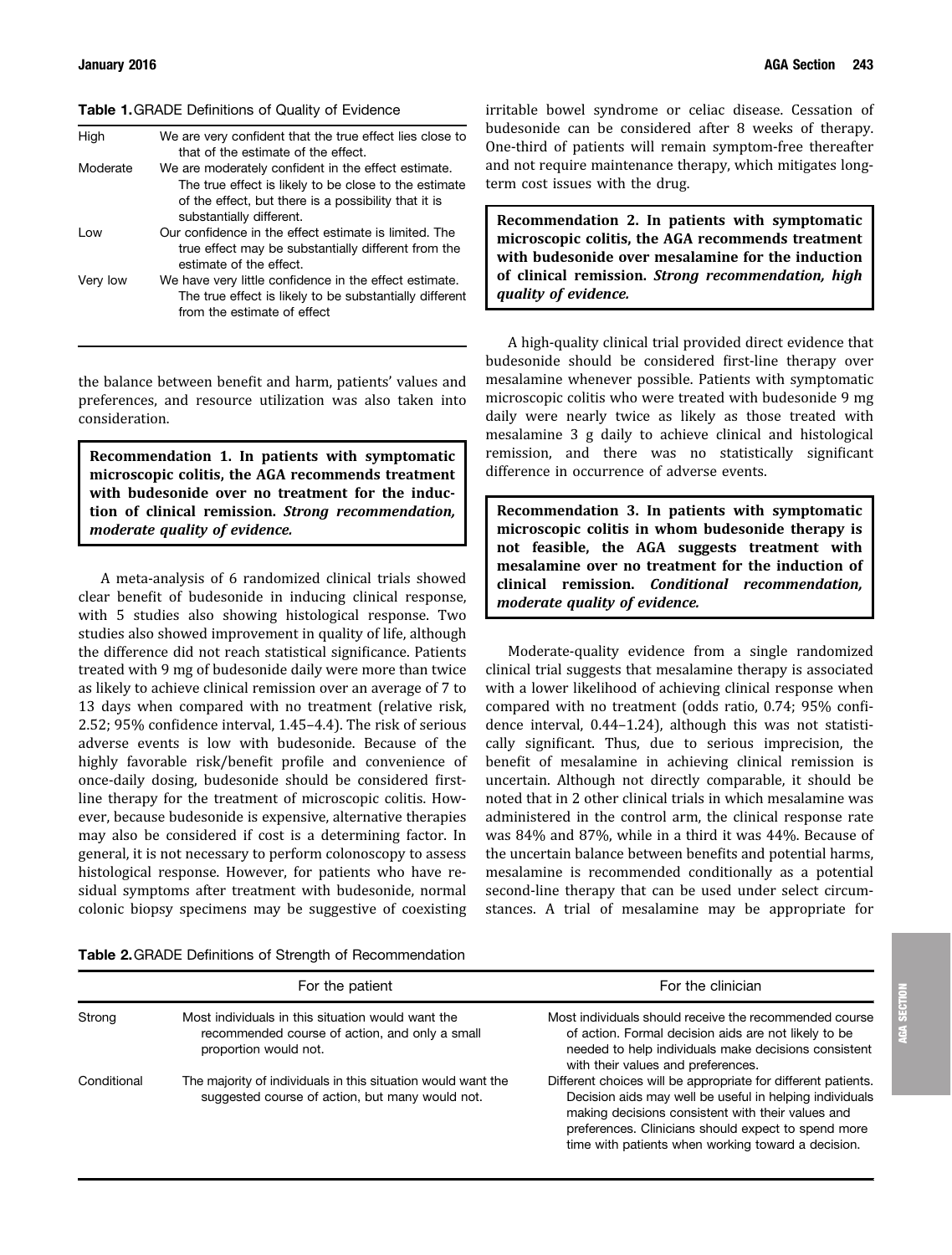patients who have a contraindication or had a poor response to budesonide or those who have a strong preference against using it. Because costs are similar between mesalamine and budesonide, it is not likely to be a determining factor.

Recommendation 4. In patients with symptomatic microscopic colitis in whom budesonide therapy is not feasible, the AGA suggests treatment with bismuth salicylate over no treatment for the induction of clinical remission. Conditional recommendation, low quality of evidence.

In a small randomized controlled trial of bismuth salicylate, all 7 patients in the intervention arm showed clinical response whereas none of the 7 patients in the control arm responded. Patients treated with bismuth salicylate had a 3-fold higher likelihood of achieving histological response, although this was not statistically significant. Due to serious imprecision, the clinical benefit from treatment was uncertain. Although there were no adverse events reported, it is unknown whether long-term treatment would be associated with salicylate or bismuth toxicity. Moreover, taking 8 to 9 bismuth salicylate tablets divided 3 times daily imposes a significant pill burden on an older patient population that frequently takes multiple medications. For these reasons, the AGA has conditionally recommended bismuth salicylate as a second-line alternative treatment that may be appropriate for select patients who have contraindications to corticosteroids or for whom cost is a determining factor.

Recommendation 5. In patients with symptomatic microscopic colitis in whom budesonide therapy is not feasible, the AGA suggests treatment with prednisolone (or prednisone) over no treatment for the induction of clinical remission. Conditional recommendation, very low quality of evidence.

A very small randomized clinical trial showed a 22% clinical response rate among 9 patients in the intervention arm, whereas none of the 3 patients in the control arm exhibited a response. Due to serious imprecision and risk of bias, the clinical benefit of systemic corticosteroids is uncertain. Despite the paucity of evidence, the panel considered that systemic prednisolone would likely reduce clinical symptoms given the indirect evidence of the effectiveness of budesonide. Although the quality of the evidence for safety data was also very low, extensive clinical experience with systemic corticosteroids for other conditions suggests that the risk of adverse events is significant. The AGA offers a conditional recommendation for the use of systemic corticosteroids because of the uncertain balance between clinical benefit and potential harm. Although in most cases it should not be used as firstline therapy, there may be circumstances in which it may be the preferred agent. Prednisolone may be considered in patients who have refractory symptoms after treatment with budesonide and when other coexisting etiologies such as celiac disease have been excluded. Moreover, because prednisolone is considerably less expensive than budesonide, it may be an alternative choice when the cost of the latter is prohibitive.

Recommendation 6. In patients with symptomatic microscopic colitis, the AGA suggests against combination therapy with cholestyramine and mesalamine over mesalamine alone for the induction of clinical remission. Conditional recommendation, low quality of evidence.

Low-quality evidence from a single randomized clinical trial failed to show incremental clinical benefit from the addition of cholestyramine to mesalamine therapy. In providing a conditional recommendation against combination therapy with cholestyramine and mesalamine, the AGA considered not only the uncertain balance between benefits and harms but also the feasibility of taking cholestyramine, which can interfere with the administration of other medications, especially in an older population in which polypharmacy is commonplace. The panel is not able to comment on the appropriateness of cholestyramine monotherapy in the absence of clinical trials that have evaluated that intervention.

Recommendation 7. In patients with symptomatic microscopic colitis, the AGA suggests against treatment with Boswellia serrata over no treatment for the induction of clinical remission. Conditional recommendation, low quality of evidence

In a single randomized controlled trial, 44% of 16 patients treated with Boswellia serrata improved clinically compared with 27% of 15 patients in the placebo arm, and there was no difference in quality of life between the 2 groups. Adverse events were more frequent. All outcomes were not statistically significant. In addition to the uncertainty of the balance between benefits and risks, the panel also had concerns regarding the feasibility of access to a standardized formulation of Boswellia serrata given the numerous products available. For these reasons, the AGA provides a conditional recommendation against its routine use for the treatment of microscopic colitis.

Recommendation 8. In patients with symptomatic microscopic colitis, the AGA suggests against treatment with probiotics over no treatment for the induction of clinical remission. Conditional recommendation, low quality of evidence.

Low-quality evidence from a small randomized trial comparing a probiotic (Lactobacillus acidophilus, Bifidobacterium animalis, and lactis strains) with no treatment showed uncertain benefit with respect to clinical remission, histological response, and quality of life due to serious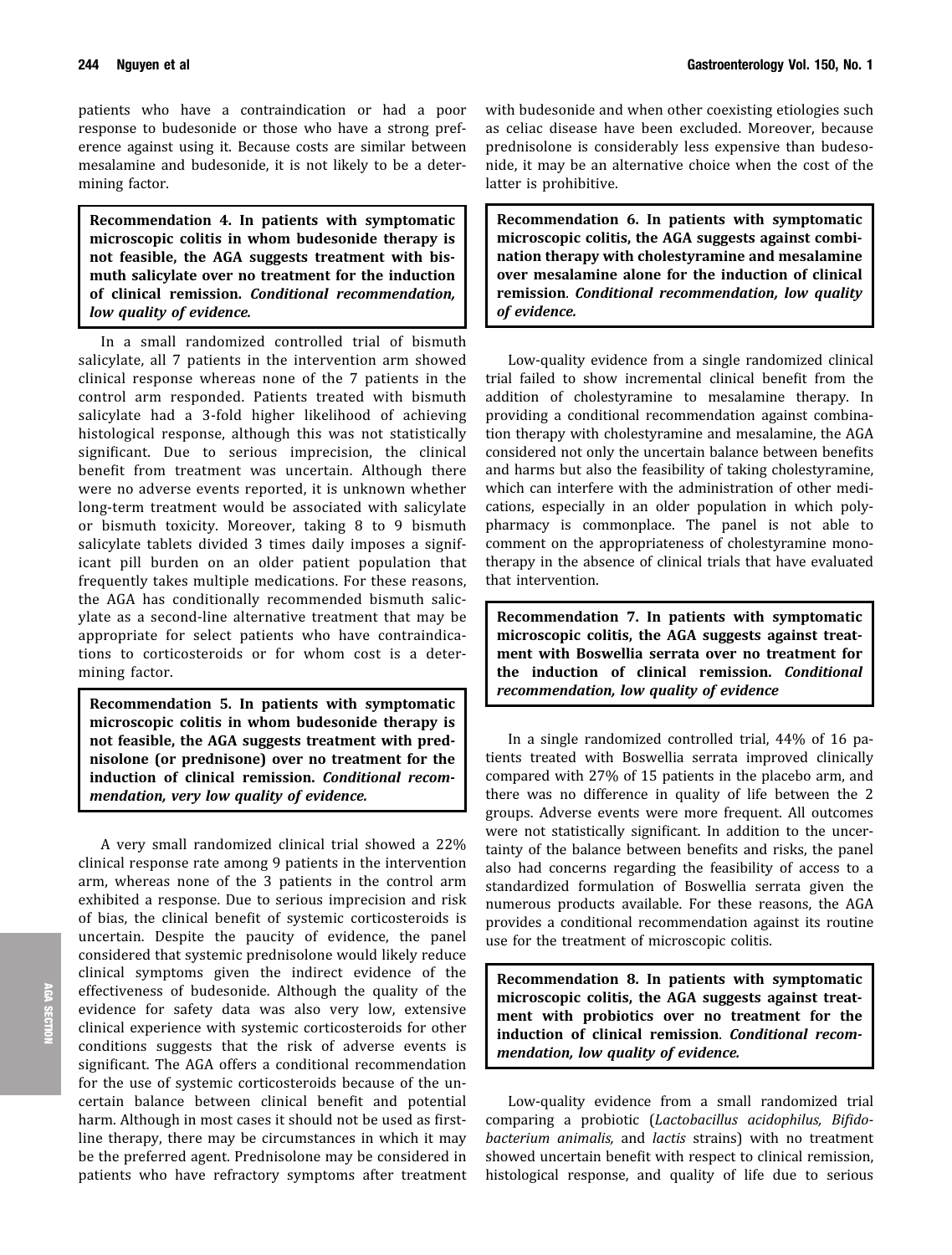| Table 3. Summary of Recommendations of the AGA Guideline on the Medical Management of Microscopic Colitis |  |  |  |
|-----------------------------------------------------------------------------------------------------------|--|--|--|
|                                                                                                           |  |  |  |

| Statement                                                                                                                                                                                                                                       | Strength of recommendation | Quality of evidence |
|-------------------------------------------------------------------------------------------------------------------------------------------------------------------------------------------------------------------------------------------------|----------------------------|---------------------|
| Recommendation 1. In patients with symptomatic microscopic colitis, the<br>AGA recommends treatment with budesonide over no treatment for the<br>induction of clinical remission.                                                               | Strong                     | Moderate            |
| Recommendation 2. In patients with symptomatic microscopic colitis, the<br>AGA recommends treatment with budesonide over mesalamine for the<br>induction of clinical remission.                                                                 | Strong                     | High                |
| Recommendation 3. In patients with symptomatic microscopic colitis in<br>whom budesonide therapy is not feasible, the AGA suggests treatment<br>with mesalamine over no treatment for the induction of clinical<br>remission.                   | Conditional                | Moderate            |
| Recommendation 4. In patients with symptomatic microscopic colitis in<br>whom budesonide therapy is not feasible, the AGA suggests treatment<br>with bismuth salicylate over no treatment for the induction of clinical<br>remission.           | Conditional                | Low                 |
| Recommendation 5. In patients with symptomatic microscopic colitis in<br>whom budesonide therapy is not feasible, the AGA suggests treatment<br>with prednisolone (or prednisone) over no treatment for the induction of<br>clinical remission. | Conditional                | Very low            |
| Recommendation 6. In patients with symptomatic microscopic colitis, the<br>AGA suggests against combination therapy with cholestyramine and<br>mesalamine over mesalamine alone for the induction of clinical<br>remission.                     | Conditional                | Low                 |
| Recommendation 7. In patients with symptomatic microscopic colitis, the<br>AGA suggests against treatment with Boswellia serrata over no<br>treatment for the induction of clinical remission.                                                  | Conditional                | Low                 |
| Recommendation 8. In patients with symptomatic microscopic colitis, the<br>AGA suggests against treatment with probiotics over no treatment for<br>the induction of clinical remission.                                                         | Conditional                | Low                 |
| Recommendation 9. For patients with recurrence of symptoms following<br>discontinuation of induction therapy for microscopic colitis, the AGA<br>recommends budesonide for maintenance of clinical remission.                                   | Strong                     | Moderate            |

imprecision. Due to the uncertain balance between benefit and harm, the AGA provides a conditional recommendation against the use of probiotics. The panel acknowledges the uncertainty to which the findings from one trial of a specific probiotic formulation can be generalized to the panoply of probiotic products available.

Recommendation 9. For patients with recurrence of symptoms following discontinuation of induction therapy for microscopic colitis, the AGA recommends budesonide for maintenance of clinical remission. Strong recommendation, moderate quality of evidence.

Moderate-quality evidence from 2 randomized clinical trials showed that maintenance therapy with budesonide 6 mg daily over 6 months resulted in a 66% lower relative risk of clinical relapse (relative risk, 0.34; 95% confidence interval, 0.19–0.6). This regimen also effectively maintained histological response and quality of life. A lower dose of budesonide (3 mg daily alternating with 6 mg daily) over 12 months showed similar efficacy in maintaining clinical response. The panel would like to emphasize that maintenance therapy should only be offered to patients with microscopic colitis who have had a clinical relapse after cessation of induction therapy. Up to one-third of patients may not require maintenance therapy. Although maintenance dosing of budesonide may start at 6 mg, in clinical practice, it is commonly tapered to the lowest effective dose. Cessation of maintenance therapy can be considered after 6 to 12 months. Although the systemic bioavailability of budesonide is low, prolonged use may predispose to bone loss. Thus, osteoporosis prevention and screening should be considered in patients who require maintenance therapy.

## Summary

These actionable recommendations for the medical management of microscopic colitis (Table 3) were developed under the framework of the GRADE methodology and were consistent with the Institute of Medicine's Standards for Developing Trustworthy Clinical Practice Guidelines. This guideline is intended to reduce practice variation and promote high-value care. The weight of evidence supports the first-line use of budesonide for induction and, when appropriate, maintenance therapy. Because the technical review and guideline focused on treatments assessed in clinical trials, it did not address the full armamentarium of therapies currently used in practice. We would endorse clinical trials that more rigorously assess the effectiveness of lower-cost alternatives such as antidiarrheal agents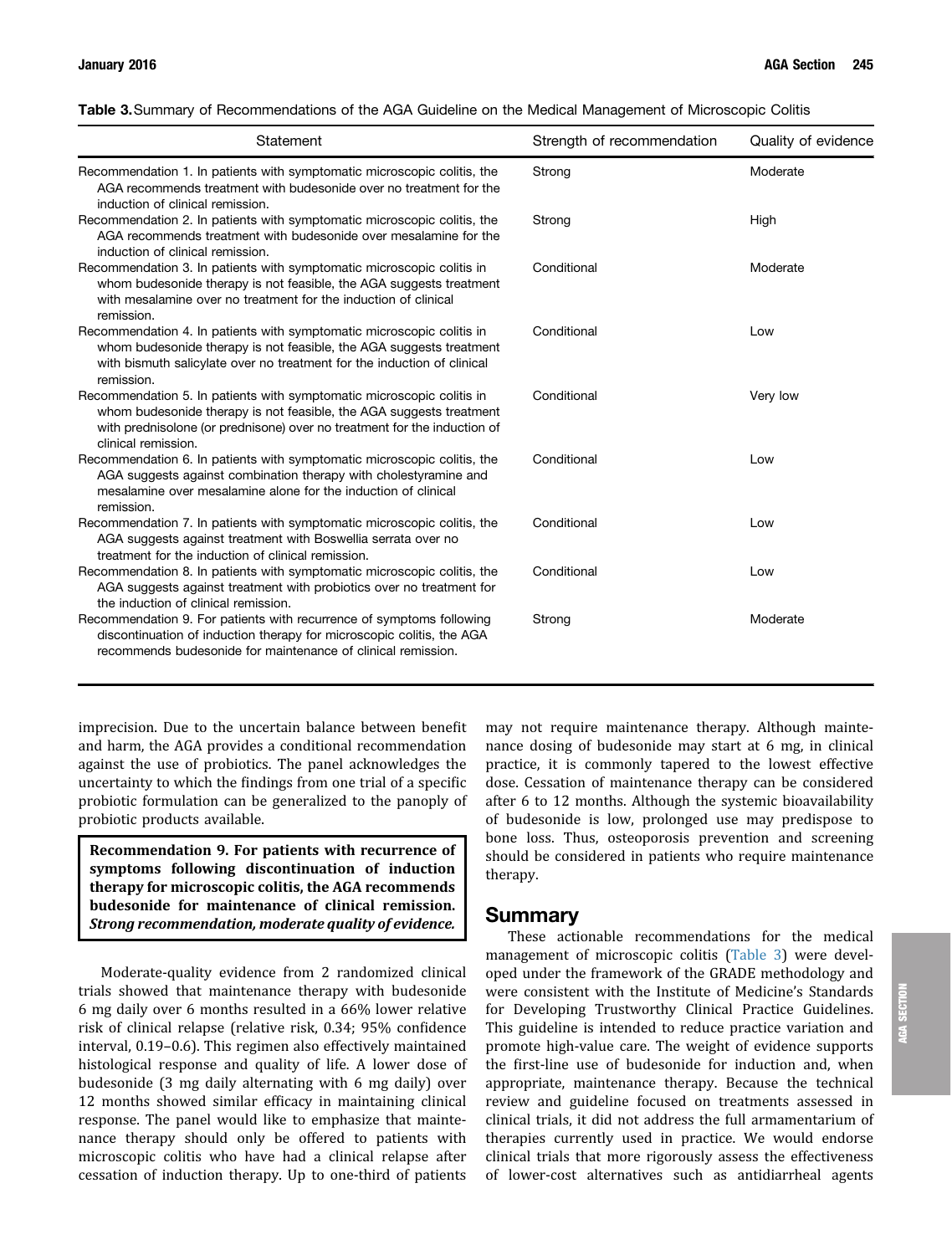(eg, loperamide) and cholestyramine monotherapy with accompanying cost-effective analyses. The role of combination therapies has yet to fully explored. Due to the absence of clinical trial data, this guideline did not address medical treatment of corticosteroid-refractory microscopic colitis. Very limited evidence from case series, however, suggests that immunosuppressants such as azathioprine and anti–tumor necrosis factor agents may benefit these patients.<sup>5-9</sup> We encourage prospective clinical trials to further investigate these early findings.

## References

- 1. [Pardi DS, Tremaine WJ, Carrasco-Labra A. American](http://refhub.elsevier.com/S0016-5085(15)01625-X/sref1) [Gastroenterological Association institute technical re](http://refhub.elsevier.com/S0016-5085(15)01625-X/sref1)[view on the medical management of microscopic colitis.](http://refhub.elsevier.com/S0016-5085(15)01625-X/sref1) [Gastroenterology 2016;150:247](http://refhub.elsevier.com/S0016-5085(15)01625-X/sref1)–[274.](http://refhub.elsevier.com/S0016-5085(15)01625-X/sref1)
- 2. AGA Institute clinical practice guideline development process. [http://www.gastro.org/guidelines/guidelines](http://www.gastro.org/guidelines/guidelines-policies)[policies.](http://www.gastro.org/guidelines/guidelines-policies)
- 3. [Graham R, Mancher M, Wolman DM, et al. Clinical](http://refhub.elsevier.com/S0016-5085(15)01625-X/sref3) [practice guidelines we can trust. Washington, DC:](http://refhub.elsevier.com/S0016-5085(15)01625-X/sref3) [Institute of Medicine; The National Academies Press,](http://refhub.elsevier.com/S0016-5085(15)01625-X/sref3) [2011](http://refhub.elsevier.com/S0016-5085(15)01625-X/sref3).
- 4. [Sultan S, Falck-Ytter Y, Inadomi JM. The AGA Institute](http://refhub.elsevier.com/S0016-5085(15)01625-X/sref4) [process for developing clinical practice guidelines part](http://refhub.elsevier.com/S0016-5085(15)01625-X/sref4) [one: grading the evidence. Clin Gastroenterol Hepatol](http://refhub.elsevier.com/S0016-5085(15)01625-X/sref4) [2013;11:329](http://refhub.elsevier.com/S0016-5085(15)01625-X/sref4)–[332](http://refhub.elsevier.com/S0016-5085(15)01625-X/sref4).
- 5. [Pardi DS, Loftus EV Jr, Tremaine WJ, et al. Treatment](http://refhub.elsevier.com/S0016-5085(15)01625-X/sref5) [of refractory microscopic colitis with azathioprine and 6](http://refhub.elsevier.com/S0016-5085(15)01625-X/sref5) [mercaptopurine. Gastroenterology 2001;120:1483](http://refhub.elsevier.com/S0016-5085(15)01625-X/sref5)–[1484.](http://refhub.elsevier.com/S0016-5085(15)01625-X/sref5)
- 6. [Esteve M, Mahadevan U, Sainz E, et al. Ef](http://refhub.elsevier.com/S0016-5085(15)01625-X/sref6)ficacy of anti-[TNF therapies in refractory severe microscopic colitis.](http://refhub.elsevier.com/S0016-5085(15)01625-X/sref6) [J Crohns Colitis 2011;5:612](http://refhub.elsevier.com/S0016-5085(15)01625-X/sref6)–[618](http://refhub.elsevier.com/S0016-5085(15)01625-X/sref6).
- 7. [Münch A, Ignatova S, Ström M. Adalimumab in bude](http://refhub.elsevier.com/S0016-5085(15)01625-X/sref7)[sonide and methotrexate refractory collagenous colitis.](http://refhub.elsevier.com/S0016-5085(15)01625-X/sref7) [Scand J Gastroenterol 2012;47:59](http://refhub.elsevier.com/S0016-5085(15)01625-X/sref7)–[63](http://refhub.elsevier.com/S0016-5085(15)01625-X/sref7).
- 8. [Pola S, Fahmy M, Evans E, et al. Successful use of](http://refhub.elsevier.com/S0016-5085(15)01625-X/sref8) infl[iximab in the treatment of corticosteroid dependent](http://refhub.elsevier.com/S0016-5085(15)01625-X/sref8) [collagenous colitis. Am J Gastroenterol 2013;108:](http://refhub.elsevier.com/S0016-5085(15)01625-X/sref8) [857](http://refhub.elsevier.com/S0016-5085(15)01625-X/sref8)–[858.](http://refhub.elsevier.com/S0016-5085(15)01625-X/sref8)
- 9. [Münch A, Fernandez-Banares F, Munck LK. Azathioprine](http://refhub.elsevier.com/S0016-5085(15)01625-X/sref9) [and mercaptopurine in the management of patients with](http://refhub.elsevier.com/S0016-5085(15)01625-X/sref9) [chronic, active microscopic colitis. Aliment Pharmacol](http://refhub.elsevier.com/S0016-5085(15)01625-X/sref9) [Ther 2013;37:795](http://refhub.elsevier.com/S0016-5085(15)01625-X/sref9)–[798.](http://refhub.elsevier.com/S0016-5085(15)01625-X/sref9)

## Reprint requests

Address requests for reprints to: Chair, Clinical Guidelines Committee, AGA National Office, 4930 Del Ray Avenue, Bethesda, Maryland 20814. e-mail: [msiedler@gastro.org](mailto:msiedler@gastro.org); telephone: (301) 941-2618.

### **Acknowledaments**

The AGA Institute Clinical Guidelines Committee included Steven L. Flamm (Northwestern Feinberg School of Medicine, Chicago, IL), Lauren Gerson (California Pacific Medical Center, San Francisco, CA), Ikuo Hirano (Northwestern University School of Medicine, Chicago, IL), Joel H. Rubenstein (Veterans Affairs Center for Clinical Management Research, Ann Arbor, MI, and Division of Gastroenterology, University of Michigan Medical School, Ann Arbor, MI), Siddharth Singh (Division of Gastroenterology and Hepatology, Mayo Clinic, Rochester, MN), Neil Stollman (University of California San Francisco, Northern California Gastroenterology Consultants, San Francisco, CA), Shahnaz Sultan (Minneapolis VA Health Care System, University of Minnesota, Minneapolis, MN), Sachin B. Wani (University of Colorado, Aurora, CO), David S. Weinberg (Department of Medicine, Fox Chase Cancer Center, Philadelphia, PA), and Yu-Xiao Yang (Division of Gastroenterology, Perelman School of Medicine at the University of Pennsylvania, Philadelphia, PA).

### Conflicts of interest

All guideline panel members were required to complete disclosure statements. These statements are maintained at the American Gastroenterological Association Institute headquarters in Bethesda, Maryland, and pertinent disclosures are published with the report.